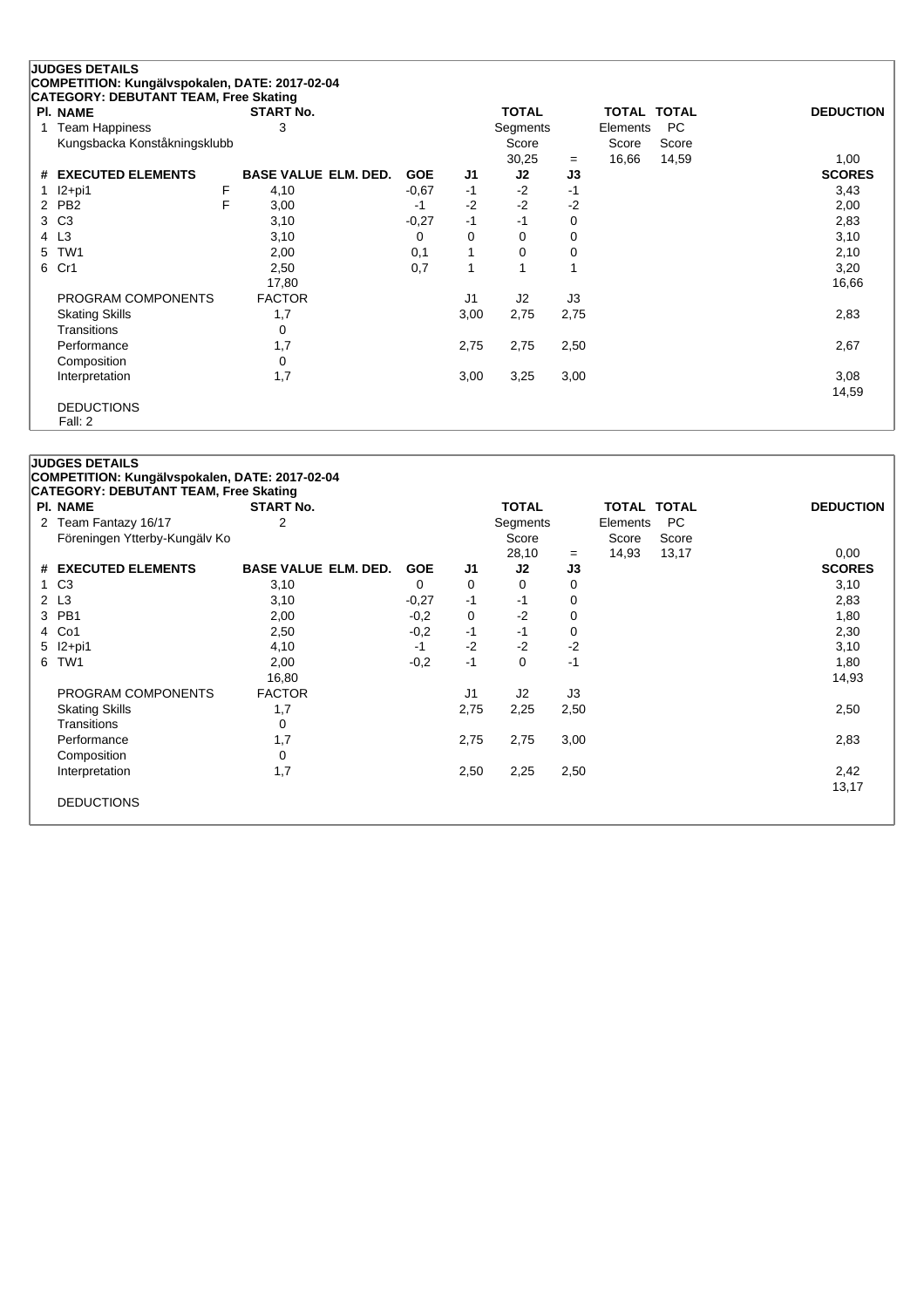|   | <b>JUDGES DETAILS</b>                                           |                             |            |                |              |      |                    |       |                  |  |
|---|-----------------------------------------------------------------|-----------------------------|------------|----------------|--------------|------|--------------------|-------|------------------|--|
|   | COMPETITION: Kungälvspokalen, DATE: 2017-02-04                  |                             |            |                |              |      |                    |       |                  |  |
|   | <b>CATEGORY: DEBUTANT TEAM, Free Skating</b><br><b>PI. NAME</b> | <b>START No.</b>            |            |                | <b>TOTAL</b> |      | <b>TOTAL TOTAL</b> |       | <b>DEDUCTION</b> |  |
| 3 | <b>Team Seastar</b>                                             | 5                           |            |                | Segments     |      | Elements           | PC    |                  |  |
|   | Tjörns Konståkningsklubb                                        |                             |            |                | Score        |      | Score              | Score |                  |  |
|   |                                                                 |                             |            |                | 24,85        | $=$  | 12,66              | 12,19 | 0,00             |  |
| # | <b>EXECUTED ELEMENTS</b>                                        | <b>BASE VALUE ELM. DED.</b> | <b>GOE</b> | J1             | J2           | J3   |                    |       | <b>SCORES</b>    |  |
| 1 | TW <sub>1</sub>                                                 | 2,00                        | $-0.1$     | 0              | 0            | -1   |                    |       | 1,90             |  |
|   | 2 L3                                                            | 3,10                        | $-0,27$    | $-1$           | $-1$         | 0    |                    |       | 2,83             |  |
| 3 | C <sub>3</sub>                                                  | 3,10                        | $-0,4$     | $-1$           | $-1$         | -1   |                    |       | 2,70             |  |
| 4 | $11 + piB$                                                      | 2,60                        | $-0,2$     | 0              | -1           | -1   |                    |       | 2,40             |  |
| 5 | PBB                                                             | 1,00                        | $-0,27$    | $-1$           | $-2$         | -1   |                    |       | 0,73             |  |
| 6 | Cr1                                                             | 2,50                        | $-0,4$     | $-1$           | $-2$         | $-1$ |                    |       | 2,10             |  |
|   |                                                                 | 14,30                       |            |                |              |      |                    |       | 12,66            |  |
|   | PROGRAM COMPONENTS                                              | <b>FACTOR</b>               |            | J <sub>1</sub> | J2           | J3   |                    |       |                  |  |
|   | <b>Skating Skills</b>                                           | 1,7                         |            | 2,50           | 2,00         | 2,00 |                    |       | 2,17             |  |
|   | Transitions                                                     | 0                           |            |                |              |      |                    |       |                  |  |
|   | Performance                                                     | 1,7                         |            | 2,75           | 2,50         | 2,50 |                    |       | 2,58             |  |
|   | Composition                                                     | 0                           |            |                |              |      |                    |       |                  |  |
|   | Interpretation                                                  | 1,7                         |            | 2,50           | 2,25         | 2,50 |                    |       | 2,42             |  |
|   |                                                                 |                             |            |                |              |      |                    |       | 12,19            |  |
|   | <b>DEDUCTIONS</b>                                               |                             |            |                |              |      |                    |       |                  |  |

|              | PI. NAME                      | <b>START No.</b>            |            |                | <b>TOTAL</b> |      | TOTAL TOTAL |       | <b>DEDUCTION</b> |
|--------------|-------------------------------|-----------------------------|------------|----------------|--------------|------|-------------|-------|------------------|
|              | 4 Team Sidera                 | 4                           |            |                | Segments     |      | Elements    | PC    |                  |
|              | Göteborgs Konståkningsklubb S |                             |            |                | Score        |      | Score       | Score |                  |
|              |                               |                             |            |                | 21,44        | $=$  | 12,37       | 9,07  | 0,00             |
|              | # EXECUTED ELEMENTS           | <b>BASE VALUE ELM. DED.</b> | <b>GOE</b> | J1             | J2           | J3   |             |       | <b>SCORES</b>    |
| $\mathbf{1}$ | PB <sub>1</sub>               | 2,00                        | $-0.3$     | -1             | $-2$         | 0    |             |       | 1,70             |
| $\mathbf{2}$ | l2+piB                        | 3,10                        | $-0,3$     | -1             | $-1$         | $-1$ |             |       | 2,80             |
|              | 3 C <sub>2</sub>              | 2,40                        | $-0.3$     | -1             | $-2$         | 0    |             |       | 2,10             |
|              | 4 L3                          | 3,10                        | $-0,13$    | 0              | $-1$         | 0    |             |       | 2,97             |
| 5            | <b>TWB</b>                    | 1,00                        | $-0,2$     | -1             | $-1$         | $-1$ |             |       | 0,80             |
|              | 6 Cr1                         | 2,50                        | $-0,5$     | $-2$           | $-2$         | $-1$ |             |       | 2,00             |
|              |                               | 14,10                       |            |                |              |      |             |       | 12,37            |
|              | PROGRAM COMPONENTS            | <b>FACTOR</b>               |            | J <sub>1</sub> | J2           | J3   |             |       |                  |
|              | <b>Skating Skills</b>         | 1,7                         |            | 1,75           | 1,75         | 1,75 |             |       | 1,75             |
|              | Transitions                   | 0                           |            |                |              |      |             |       |                  |
|              | Performance                   | 1,7                         |            | 1,75           | 2,00         | 2,25 |             |       | 2,00             |
|              | Composition                   | 0                           |            |                |              |      |             |       |                  |
|              | Interpretation                | 1,7                         |            | 1,50           | 1,50         | 1,75 |             |       | 1,58             |
|              |                               |                             |            |                |              |      |             |       | 9,07             |